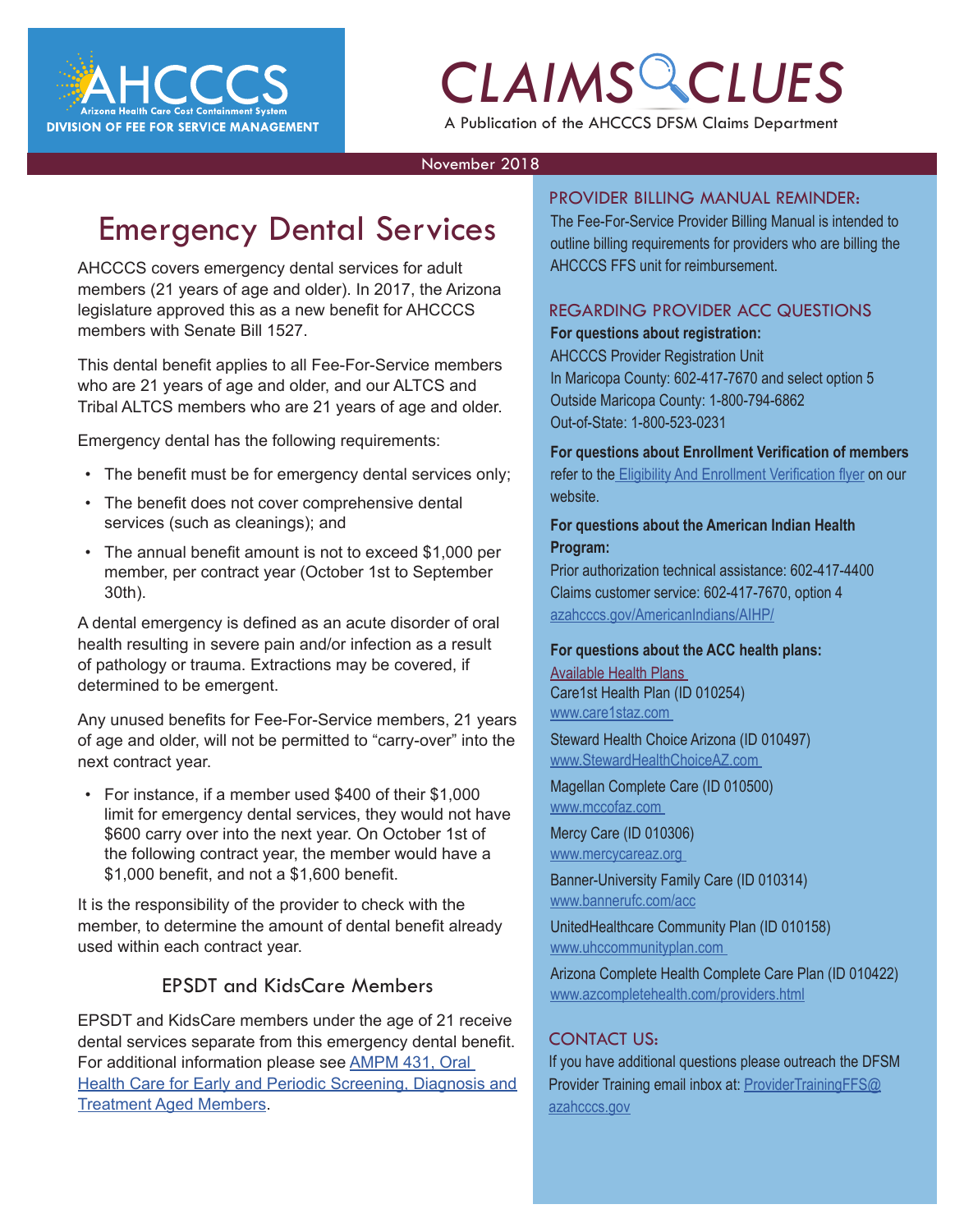## Request for Electronic Remittance Advice (ERA) or 835 Transaction Setup (FAQs)

#### **Who is a candidate for ERA/835?**

AHCCCS registered providers receive the remittance advice from AHCCCS as a result of Fee-For-Service (FFS) claims adjudication. To further explain, AHCCCS reimburses providers for services in only two ways:

- 1. Our AHCCCS health plans directly reimburse providers who subcontract with them and/or provide services to their enrolled members. Each AHCCCS health plan is considered the payer, and providers submit claims for AHCCCS health plan enrolled members directly to the member's AHCCCS health plan.
- 2. AHCCCS reimburses providers on a FFS basis for services rendered to members eligible for AHCCCS or ALTCS, when they are not enrolled with an AHCCCS health plan. FFS populations include, but are not limited to, members in the Federal Emergency Services (FES) Program, members enrolled in the American Indian Health Program (AIHP), or American Indian members enrolled in a Tribal ALTCS Program. For these members AHCCCS is considered the payer, and providers submit their FFS claims directly to AHCCCS.

On claims for AHCCCS members enrolled with one of our AHCCCS health plans, you would want to contact the health plan regarding their ERA setup requirements. A list of the AHCCCS health plans can be found on our [website](https://azweb.statemedicaid.us/HealthPlanLinksNet/HPLinks.asp).

If an AHCCCS registered provider is not actively submitting FFS claims to AHCCCS, the provider would not be a candidate for AHCCCS ERA/835 setup.

#### **Who can request ERA/835 setup?**

AHCCCS considers the provider their trading partner and a request for electronic remittance advice (ERA) or 835 transaction setup must come from an authorized individual from within the provider's organization; it cannot be initiated by the provider's clearinghouse, software vendor, or billing service.

For clarification purposes, the authorized individual must be someone from within the provider's own organization that has the authority to accept the electronic Trading Partner Agreement (TPA) executed from the Community Manager (CM) web portal. Only the provider can accept the TPA as it is a contractual agreement between the provider and AHCCCS. **The provider's CM account activation cannot be done by the provider's clearinghouse, software vendor, or billing service.**

#### **How do I request ERA setup?**

AHCCCS Information Services Division EDI Customer Support is the first point of contact for questions related to electronic transactions or to request transaction setup. The preferred method of contact is email.

Note: If providing PHI data, please make sure your email is secured.

All inquiries will result in the assignment of a Service Request or Incident for AHCCCS reporting purposes. Contact information:

Email: EDICustomerSupport@azahcccs.gov

Telephone Number: (602) 417-4451

Hours: 7:00 AM – 5:00 PM Arizona Time, Monday through Friday

#### **What information does AHCCCS need from a provider requesting ERA/835 setup?**

Customer Name Provider Name Customer Email Address AHCCCS 6 digit Provider ID and/or NPI Will the provider be retrieving their own ERA/835 or be using a clearinghouse to retrieve the ERA/835 on the provider's behalf? If a clearinghouse is to be used, provide the name of that clearinghouse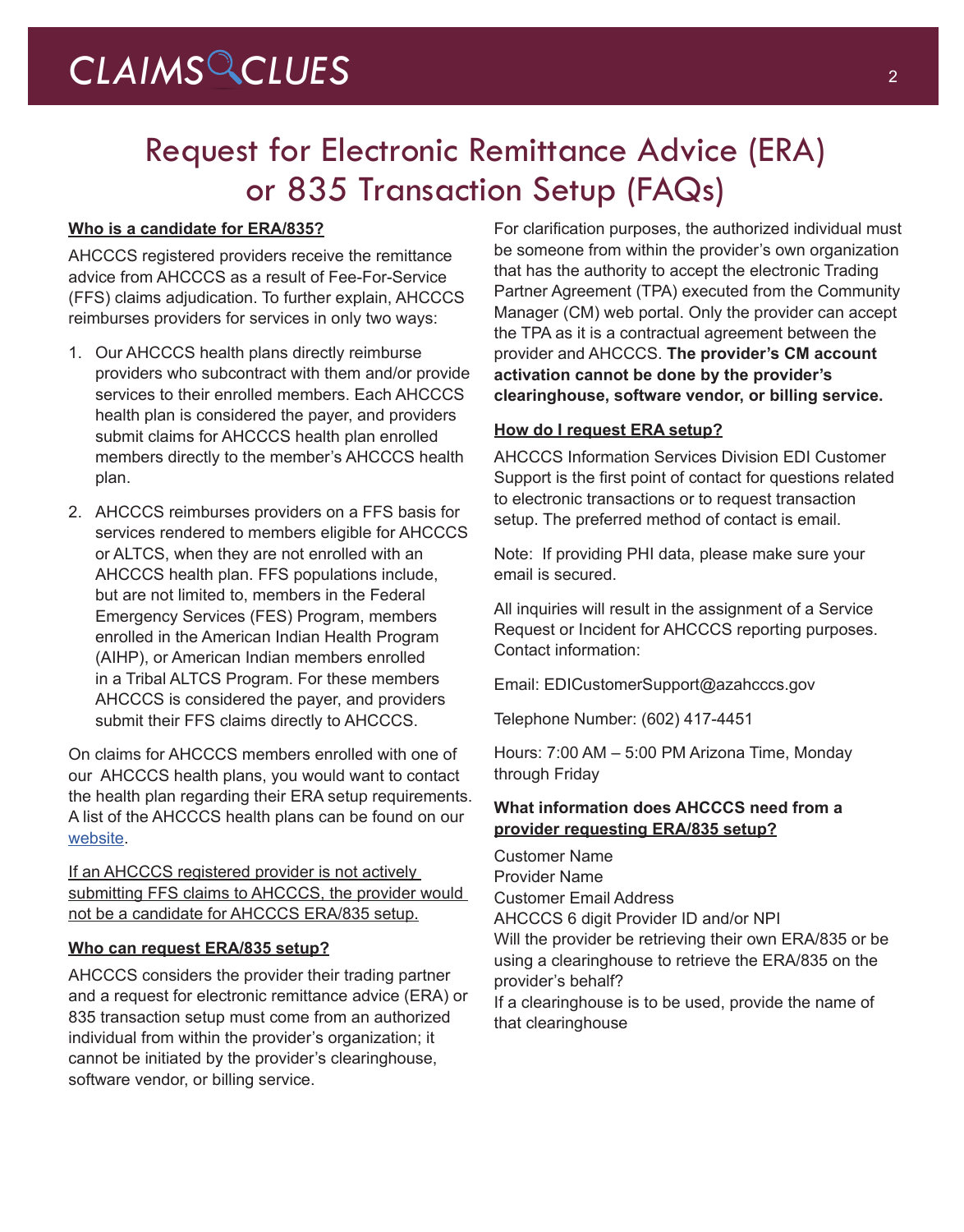## CLAIMS CLUES<sup>3</sup>

## Integration Billing Information

RBHA-Enrolled Members transitioning to an ACC plan or AIHP

For non SMI members enrolled with a RBHA, who transitioned to an ACC plan or AIHP, it is essential for behavioral health providers to check the member's new enrollment.

Members without an SMI designation may have been transitioned to:

- An ACC plan; or
- The American Indian Health Program (AIHP);

For members who were transitioned to the American Indian Health Program (AIHP), a Tribal Regional Behavioral Health Authority (TRBHA) will have been a choice if the member's area is serviced by a TRBHA.

Most members (without an SMI designation) will no longer be assigned to a RBHA as of October 1st, 2018.

This means that claims for non-SMI members will no longer be sent to the RBHA as of October 1st, 2018.

Claims for members enrolled with an ACC plan, should be sent to the ACC plan.

Claims for members enrolled with AIHP, should be sent to AHCCCS.

#### **TRBHA-Enrolled Members**

American Indian members may choose to receive their behavioral health services through a Tribal Regional Behavioral Health Authority (TRBHA), if they live in an area served by a TRBHA. For members enrolled with a TRBHA, the claims will be sent to AHCCCS for Title XIX services. Non-Title XIX services are available via the TRBHA.

#### **American Indian Health Program (AIHP) Enrolled Members**

Claims for AIHP enrolled members should be sent to AHCCCS for both physical and behavioral health services.

AIHP is available state-wide.

#### **ACC Enrolled Members**

Claims for ACC enrolled members should be sent to the ACC Plan the member is enrolled in.

Members will have the following ACC plans available to them, based on the Geographic Service Area (GSA) they live in.

| North GSA (Apache, Coconino, Mohave,<br>Navajo and Yavapai Counties)                 | Care 1st<br><b>Steward Health Choice Arizona</b>                                                                                                                                                      |
|--------------------------------------------------------------------------------------|-------------------------------------------------------------------------------------------------------------------------------------------------------------------------------------------------------|
| Central GSA (Maricopa, Gila and Pinal<br>Counties)                                   | <b>Banner University Family Care</b><br>Care 1st<br><b>Steward Health Choice Arizona</b><br>Arizona Complete Health<br>Magellan Complete Care<br><b>Mercy Care</b><br>UnitedHealthcare Community Plan |
| South GSA (Cochise, Graham, Greenlee, La<br>Paz, Pima, Santa Cruz and Yuma Counties) | <b>Banner University Family Care</b><br>Arizona Complete Health<br>UnitedHealthcare Community Plan (Pima County only)                                                                                 |

*Note: Zip codes 85542, 85192, 85550 (mostly in the San Carlos Tribal area) are included in the South GSA.*

For additional information on Integration please visit the [AHCCCS website ACC page.](https://www.azahcccs.gov/AHCCCS/Initiatives/AHCCCSCompleteCare/)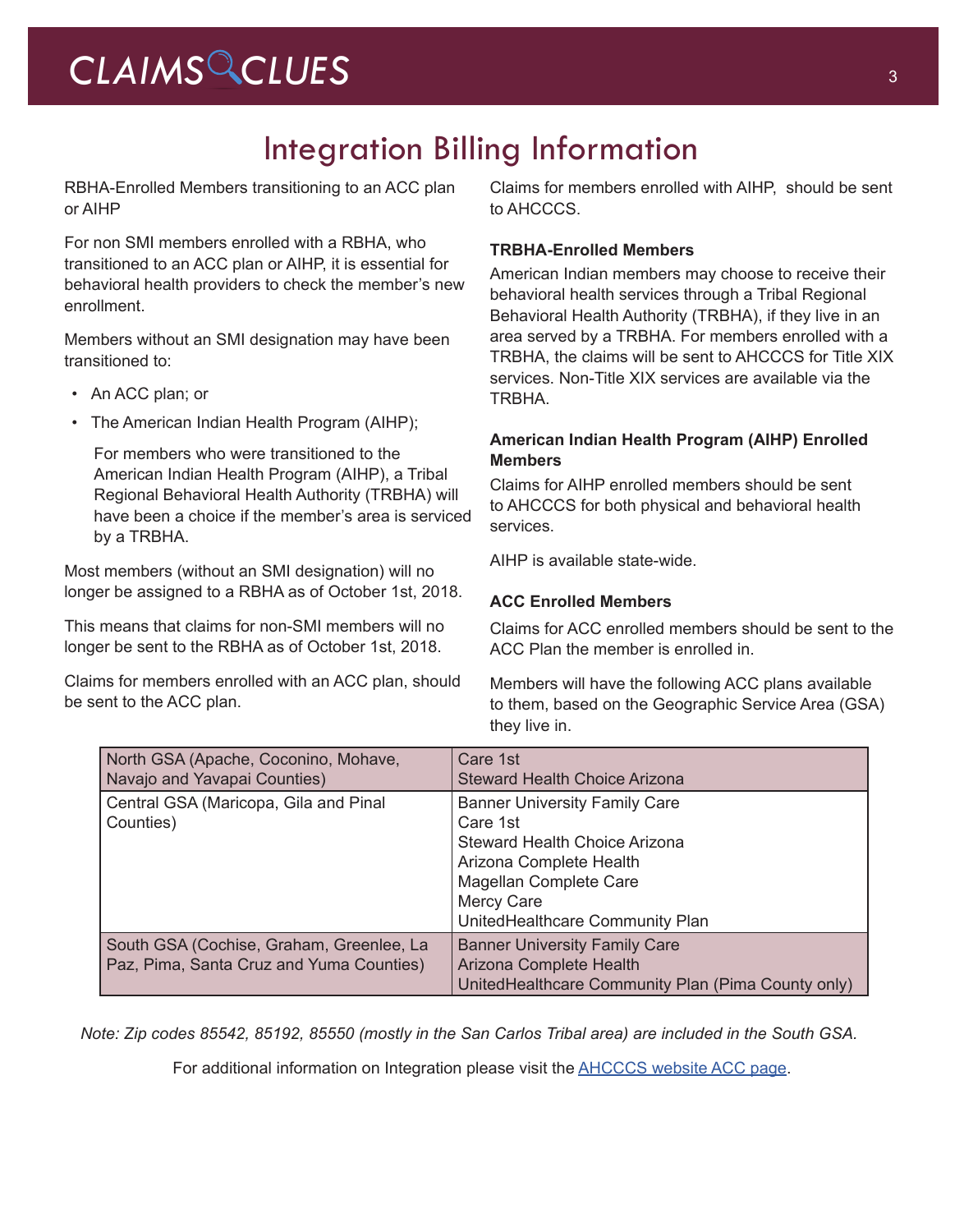## NEMT AHCCCS Daily Trip Report Reminders

#### NEMT providers are reminded that use of the *updated* **AHCCCS Daily Trip Report** is required.

The updated version was effective July 15th, 2018. A 60 day grace period had been granted, between May 15th and July 15th, 2018, for providers. Additionally, several provider training sessions were offered for review of the updated trip report. Providers were notified that, as of July 15th, 2018, claims submitted with the old version of the AHCCCS Daily Trip Report could be returned to the provider.

• Use of the old version of the AHCCCS Daily Trip Report can result in claim denials.

The AHCCCS Daily Trip Report and instructions for filling out the AHCCCS Daily Trip Report are available on the AHCCCS website in the following locations:

- Exhibit 14-1, in the [Fee-For-Service Provider Billing](https://www.azahcccs.gov/PlansProviders/RatesAndBilling/FFS/providermanual.html)  [Manual;](https://www.azahcccs.gov/PlansProviders/RatesAndBilling/FFS/providermanual.html)
- Exhibit 11-1, in the **IHS/Tribal Provider Billing** [Manual;](https://www.azahcccs.gov/PlansProviders/RatesAndBilling/ProviderManuals/IHStribalbillingManual.html) and
- [On the NEMT Provider webpage](https://www.azahcccs.gov/PlansProviders/CurrentProviders/NEMTproviders.html)

The AHCCCS Daily Trip Report is available in both PDF and Excel file formats.

*NOTE: The AHCCCS Daily Trip Report is available as an Excel file; however, it may not be altered. The Excel file has been provided, per provider request, so that the additional information section may be expanded, if needed.*

Providers **must** convert the Excel file to a PDF before submitting back to AHCCCS. Any non-

emergency transportation

claim submitted without the AHCCCS Daily Trip Report will be denied.

• Please note that different versions of the Daily Trip Report may *not* be used or submitted. The attachment in the billing manuals is *the only* version that may be submitted.

• Providers are not permitted to create their own versions of the Daily Trip Report for submission.

#### **Only the AHCCCS approved Daily Trip Report can be used.**

The AHCCCS Daily Trip Report may be filled out in either blue or black ink.

The AHCCCS Daily Trip Report may be filled out on a tablet or another electronic device, so long as all federal and state requirements for the protection of member information are taken, including but not limited to HIPAA compliance and adherence to the AHCCCS Security Rule Compliance Summary Checklist (found in ACOM Policy 108, Attachment A).

If the AHCCCS Daily Trip Report is filled out electronically it may be submitted by printing it out and mailing it in, or electronically submitting it through the

> 275 provider portal as a PDF file.

AHCCCS **will not** accept HTML files of the AHCCCS Daily Trip Report.

• AHCCCS **will not** accept Excel files of the AHCCCS Daily Trip Report. If a provider uses the Excel file, they **must** convert to a PDF before submission. The Excel file was only included online per provider requests.

• AHCCCS **will** accept PDF files of the AHCCCS Daily Trip Report.

If you have questions please feel free to contact DFSM Provider Training at [ProviderTrainingFFS@azahcccs.](mailto:ProviderTrainingFFS%40azahcccs.gov?subject=) [gov](mailto:ProviderTrainingFFS%40azahcccs.gov?subject=)

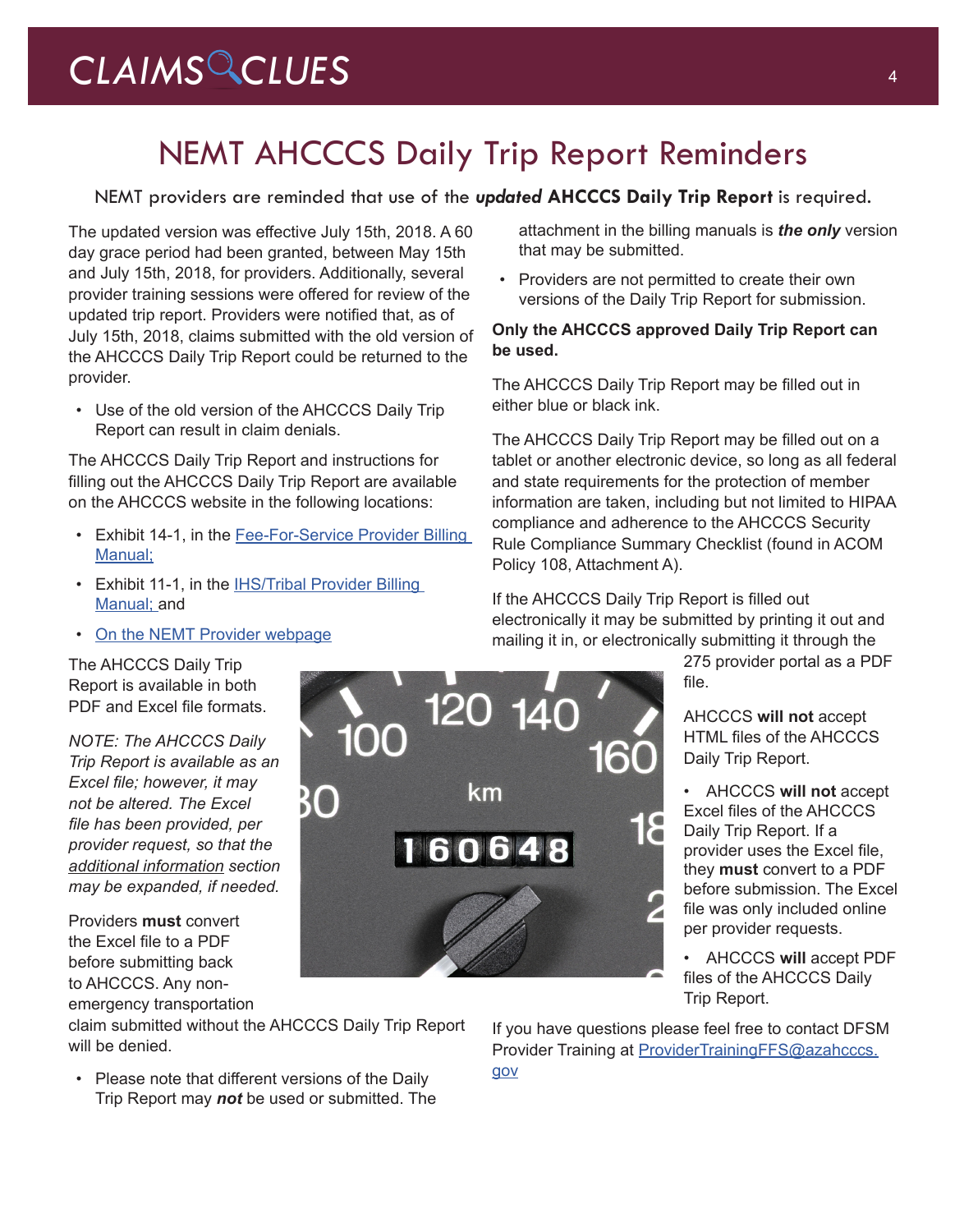## CLAIMS CLUES<sup>5</sup>

## Pharmacy Services for AIHP Members

#### **OptumRx**

Members enrolled in the American Indian Health Program (AIHP) may have their prescriptions filled at any of the following:

- An Indian Health Service (IHS) facility,
- A Tribal 638 Facility, or
- Pharmacies that are part of Optum's network.

Prescriptions filled outside of an IHS or 638 pharmacy will be run through OptumRx, AHCCCS' Pharmacy Benefit Manager (PBM), beginning on October 1st, 2018.

The prescription benefit coverage for members enrolled in AIHP will not change.

If pharmacy staff have questions about a member's prescription coverage, they may contact OptumRx at 1-855-577-6310.

Additional information is also available on the Optum [website.](https://ahcccs.rxportal.mycatamaranrx.com/rxclaim/portal/preLogin)

#### **BriovaRx Specialty Pharmacy**

BriovaRx is OptumRx's Specialty Pharmacy. BriovaRx is part of the PBM for members who are receiving specialty medications, and will provide the special treatments needed for complex conditions like cancer and arthritis. To learn more about BriovaRx, please call 1-855-427-4682 or visit the website at [www.](www.BriovaRx.com) [BriovaRx.com](www.BriovaRx.com).

If a member has been receiving hemophilia factor or Ceprotin from BriovaRx or a different specialty pharmacy, their prescriptions for Factor or Ceprotin will be provided by CVS Specialty Pharmacy beginning on October 1, 2018.

Members will have received a letter notifying them of the change. For questions, please contact CVS Specialty Pharmacy at 1-800-237-2767.

### Direct Care Worker Agencies

In August 2019, the AHCCCS Division of Fee-for-Service Management (DFSM) will conduct annual monitoring of Direct Care Service Agencies serving Tribal ALTCS members who live in their own homes. The monitoring is to ensure the provision of the following: 1) service delivery in accordance with authorizations and members' needs; 2) quality of care for members; and 3) training and supervision of direct care workers.

Starting January 2019, AHCCCS DFSM will provide informational sessions to direct care worker agencies to explain the monitoring process/ standards, monitoring tool, and provide assistance on how to meet the requirements. These informational sessions will be held via webinar or at the AHCCCS Office.

The monitoring will be a desk level audit, meaning

direct care worker agencies will be responsible for faxing/emailing/mailing files and documents to DFSM. The audit will be consistent with Chapters 900 and 1200 of the AHCCCS Medical Policy Manual. There will be an administrative review and a review of member files. The administrative review will consist of service utilization, employee screening, policies and procedures of each agency. The review of member files will consist of customer satisfaction, service provision, quarterly and supervisor visits, and contingency plans.

General information about direct care worker agencies can be found on the [AHCCCS website.](https://www.azahcccs.gov/)

If there are questions about the upcoming audit on direct care worker agencies on tribal lands, please email the following: DCWAgencies@azahcccs.gov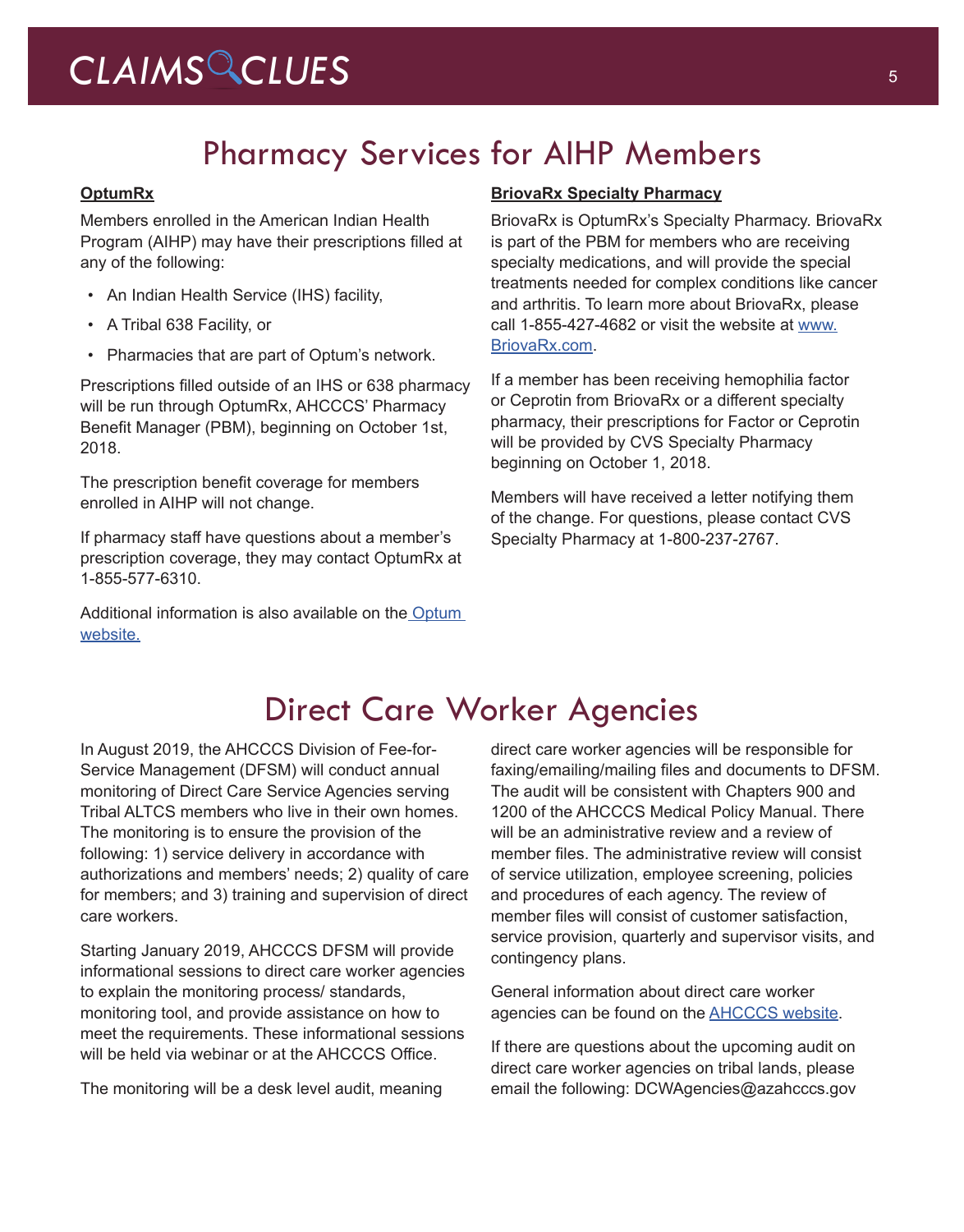### Reminder

The Fee-For-Service and IHS/Tribal Provider Billing manuals provide guidance for F**ee-For-Service claims** *only* and it is **not** intended as a substitute or a replacement for a health plan's or a program contractor's billing manual.

• If you contract with and/or provide services to members enrolled with an AHCCCS ACC health plan or program contractor, please continue to follow their instructions when providing and billing for services rendered to a member enrolled with that health plan or program contractor.

## Fee for Service Authorization Reminders

#### **Authorization Reminders**

General Reminders

- To improve the efficiency of the ongoing review process FFS providers should include the latest Rx or Certificate of Medical Necessity along with the latest clinical notes, CPT codes, quantities, and by report prices with each request submitted.
- Providers and facilities may have separate authorization requirements. Each FFS provider is responsible for obtaining authorization for the services they intend to bill for.
- Providers requesting authorization must verify they are using the correct identifier (NPI or AHCCCS ID#) on their authorization requests. All authorizations must be requested under the NPI or AHCCCS ID# that is assigned to the provider rendering the service.
- Providers must verify member eligibility prior to requesting authorization or assistance from the FFS Prior Authorization area.

#### **Web Portal Use Reminders**

AHCCCS registered providers, including behavioral health providers, are now able to submit prior authorization requests for acute services\* via the AHCCCS Online Provider Portal.

- Multiple clinical documents should be uploaded as a *single* file.
- All hospital admission notifications and/or authorization requests for hospital admissions must be accompanied by the facility's face sheet, and the history and physical document for the admission.
- Hospital authorizations pended for a discharge date should be updated online by the facility. Facility providers must attach the discharge summary using the web portal attachment feature.
- The status of all prior authorization requests can be viewed using the Web Portal. Prior authorization staff will no longer provide authorization status or issue standard authorizations to callers over the phone.
- \*Urgent/Expedited medical requests should be submitted online with supporting documentation, **AND** a call must be made to the FFS Prior Authorization line to notify PA staff that a request requiring *expedited* review has been submitted.

\*Note: Submission of requests on short notice does not constitute an urgent request. An urgent/ expedited request can take up to three days to review. Requests submitted as urgent that are determined to be routine in nature will be processed in accordance with standard review timeframes.

- **• Effective August 1, 2018** Providers with access must use the online system to submit requests for non-ALTCS members. PA still will not verify the status of authorizations over the phone. Authorization status can be verified online for all FFS members.
- Authorization requests submitted online automatically generate a pended authorization number that also serves as verification of receipt of the request, while allowing providers to check the status of their request via the online portal. Clinical documentation can be uploaded with the online request, so faxing of supporting documents is no longer necessary.
- Providers who continue to submit PA requests via fax will receive notification indicating that their request should be re-submitted online.
- The Web Portal is only for use by providers rendering services to FFS plan members.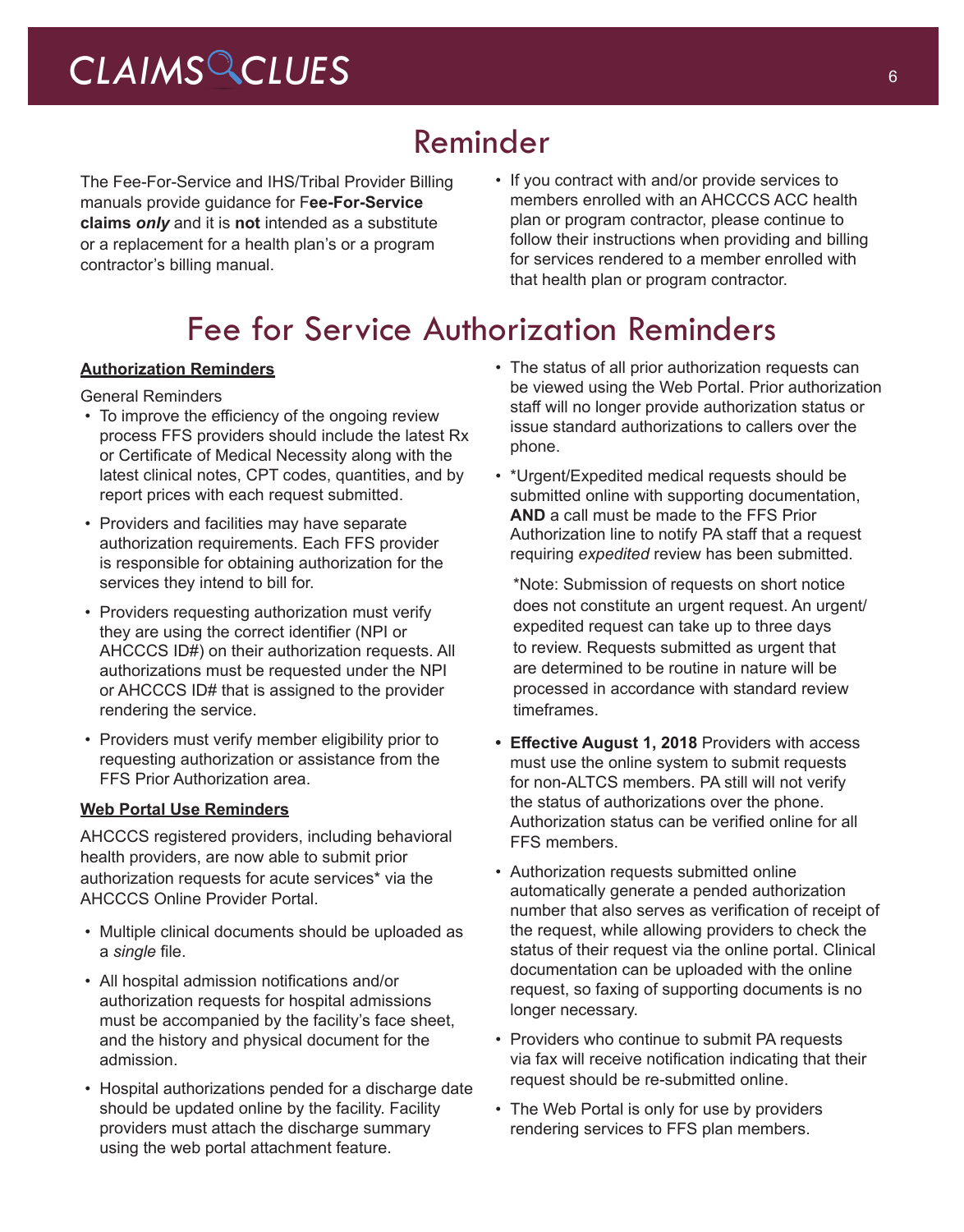### Fee for Service Authorization Reminders Continued

**• Online authorization submission does not apply to Federal Emergency Services Plan (FESP) members. Please refer to the information in the FESP section at the end of this article for instructions and requirements.**

#### \*Exceptions:

- Authorization requests for acute services (e.g. hospital stays, surgeries, lodging) rendered to Tribal ALTCS members must continue to be faxed, however, the status of these authorizations must be checked using the online web portal.
- Note: Authorization requests for long term care (nonacute) services for Tribal ALTCS plan members must be submitted to the member's Tribal Case Manager.
- Access to the Web Portal can be requested from [AHCCCS' ISD](https://azweb.statemedicaid.us/Account/Register.aspx).
- If submission of a Prior Authorization request or documentation is not possible due to internet outage or other unforeseen events, then it can be done through the fax method. The Prior Authorization Request Form must continue to be utilized with all faxed documents.

#### **Face to Face (F2F) Requirements**

- The following providers satisfy the F2F ordering provider requirement: MD, DO and DPM.
- F2F documentation elements must include information specifically documenting the practitioner

who conducted the F2F encounter, and that the encounter findings were communicated to the ordering provider.

• F2F requirements apply to service initiation, not to renewals for continuation of the same service.

#### **Physical Health vs. Behavioral Health Authorization Requests**

• Hospitals submitting authorization requests for inpatient admissions involving the provision of both physical and behavioral health services during the same admission must bill a single claim for the entire admission using either a behavioral health principle diagnosis OR a physical health principle diagnosis. The authorization type entered online must be submitted with diagnosis and billing codes that are appropriate for the admission type that will be billed on the claim. The claim billed must match the services authorized.

Medical inpatient hospital admissions are authorized for diagnosis related grouping (DRG) reimbursement and behavioral health inpatient hospital admissions are authorized for per diem reimbursement using revenue codes.

See below for a brief description of the code types used to enter authorization requests for inpatient hospital admissions, surgical requests, and outpatient facility services online.

| <b>Service Type</b>                                                                                                               | <b>Authorization Event Type</b>                                                   | <b>Corresponding Activity</b><br>Type                 | <b>Corresponding Activity</b><br><b>Codes</b>                  |
|-----------------------------------------------------------------------------------------------------------------------------------|-----------------------------------------------------------------------------------|-------------------------------------------------------|----------------------------------------------------------------|
| <b>Physical Health/Medical Acute</b><br><b>Inpatient Hospital Admission</b><br><b>ALL FFS Members (including Tribal</b><br>ALTCS) | IP<br>(Medical Inpatient)                                                         | D<br>(Not required for hospitals)<br>outside Arizona) | <b>DRG</b><br>(Not required for hospitals)<br>outside Arizona) |
| <b>Behavioral Health Acute Inpatient</b><br><b>Hospital Admission</b>                                                             | <b>BI</b> (BH Inpatient)<br>FFS members, excluding<br><b>Tribal ALTCS members</b> | R                                                     | 0114, 0116, 0124, 0126,<br>0134, 0136, 0154, 0156              |
| <b>Behavioral Health Acute Inpatient</b><br><b>Hospital Admission</b>                                                             | <b>PI</b> (BH Inpatient)<br><b>Tribal ALTCS members</b>                           | R                                                     | 0124                                                           |
| <b>Surgical Requests</b><br>Physician and Ambulatory Surgery<br><b>Centers</b>                                                    | <b>MD</b> (medical)<br>(Not for use by hospitals)                                 | H                                                     | <b>CPT or HCPC billing codes</b>                               |
| <b>Hospital Outpatient</b>                                                                                                        | <b>OP</b>                                                                         | N/A                                                   | N/A                                                            |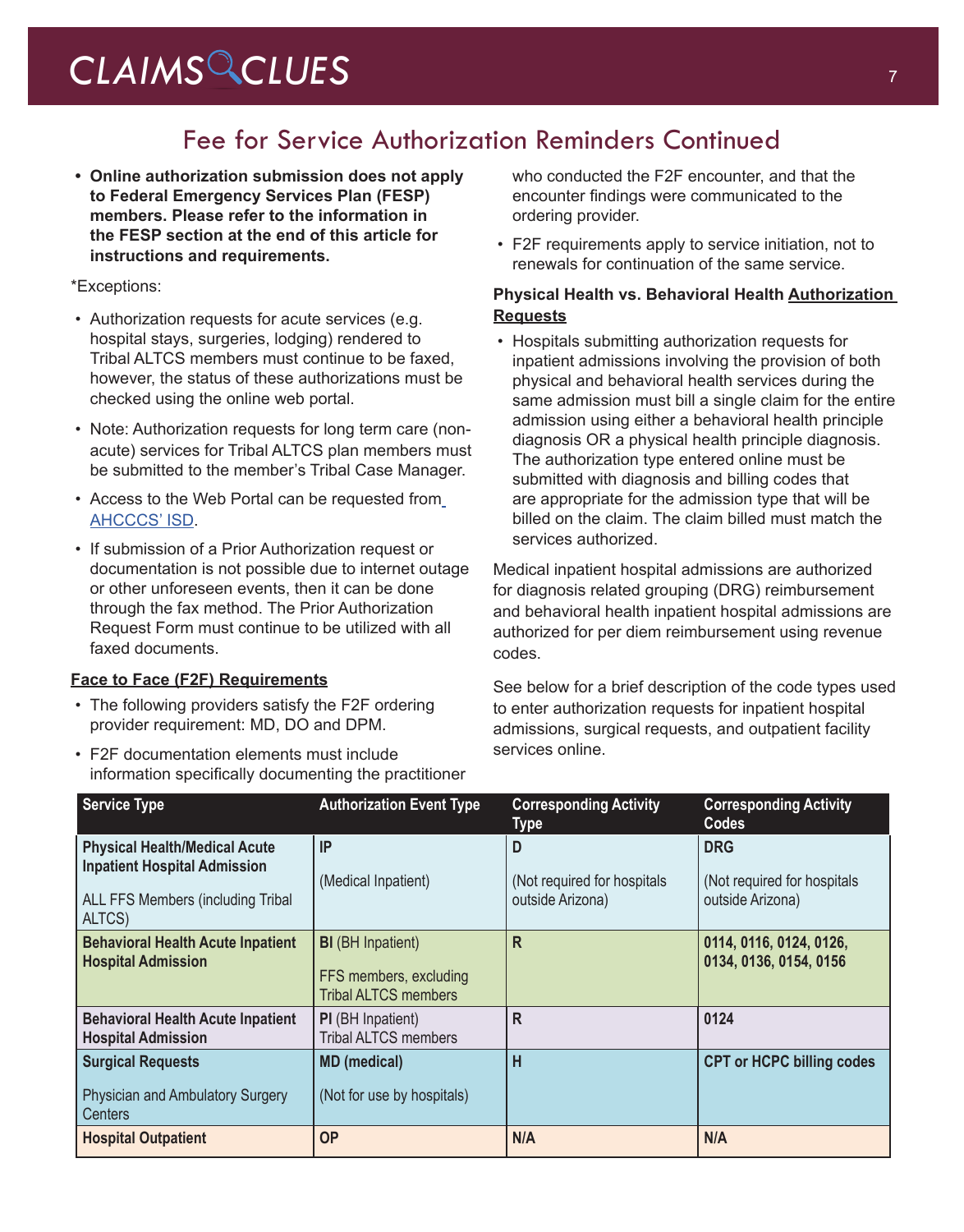## CLAIMS CLUES<sup>8</sup>

### Fee for Service Authorization Reminders Continued

NOTE: All acute hospitals (provider type 02 or 71) located in Arizona must enter Activity information on their authorization requests for inpatient admissions.

#### **Training**

• Providers requiring assistance with the online authorization entry process are encouraged to review [training resource materials](https://www.azahcccs.gov/Resources/Downloads/DFMSTraining/2018/PATraining_Final.pdf).

For general questions about the PA process please contact the Prior Authorization line at 602-417-4400 or 800-433-0425 (In-state-outside the Phoenix area). PA staff will direct providers requiring in-depth instruction related to authorization entry to the FFS Training area.

## Crisis Services

A crisis is any situation in which a person's behaviors put them at risk of hurting themselves and/or others, and/or when they are not able to resolve the situation with the skills and resources available to them. Persons in a crisis present with sudden, unanticipated, or potentially dangerous behavioral health conditions, episodes or behaviors.

Crisis services include mobile team services, telephone crisis response, and urgent care inpatient services including those provided at a hospital, sub-acute and/or residential treatment center. Crisis stabilization services will continue to include related transportations and facility charges.

Crisis services for American Indian/Alaskan Native (AI/ AN) members enrolled in either an ACC health plan or AIHP are the responsibility of the Regional Behavioral Health Authority (RBHA).

Note: Integration begins on 10/1/2018, and there will be no change in crisis services for Title XIX and XXI members. RBHAs will continue to serve the same geographic service areas that they served prior to 10/1/2018.

For AIHP members, for the first 24 hours, crisis services should be billed to the RBHA. Services up to and including the fifth hour should be billed using the hourly code S9484. Services over the fifth hour, up to and including the 24th hour, should be billed per diem using S9485.

After the first 24 hours (i.e. the 25th hour forward), crisis services should be billed to AIHP. Services, up to and including the fifth hour, should be billed using the hourly code S9484. Services over the fifth hour, up to and

including the 24th hour, should be billed per diem using S9485.

In situations where the crisis services overlap days, the per diem code can span the two dates. The crisis provider would bill the first per diem as described above the dates of service 1 and 2, and the second per diem for dates of service 2 and 3, if applicable. The crisis provider may also bill hourly as described above, if applicable, in addition to the admin day.

For further information regarding what services are considered a crisis service and when the RBHA and ACC health plan or AIHP are responsible for payment, please see Exhibit 12-1, Matrix of Financial Responsibility for Crisis Services.

**Example 1:** Crisis services were initiated at 3 p.m. on October 8th (Monday – Day 1) and ended at 6 p.m. on October 9th (Tuesday – Day 2).

- Billing for Day 1 (the first 24 hours):
	- o The per diem code should be billed once to the RBHA for the first 24 hour time frame. This date span is from 3 p.m. on October 8th (Monday – Day 1) to 3 p.m. on October 9th (Tuesday – end of the first 24 hour time frame).
- Billing for the first 5 hours of Day 2:
	- o An hourly rate for 3 hours (from 3 p.m. to 6 p.m.) should be billed to AIHP. This covers the 3 hours beyond the 24th hour on October 9th (from 3 p.m. to 6 p.m.).

**Example 2:** Crisis services were initiated at 3 p.m. on October 8th (Monday – Day 1) and ended at 11 p.m. on October 9th (Tuesday – Day 2).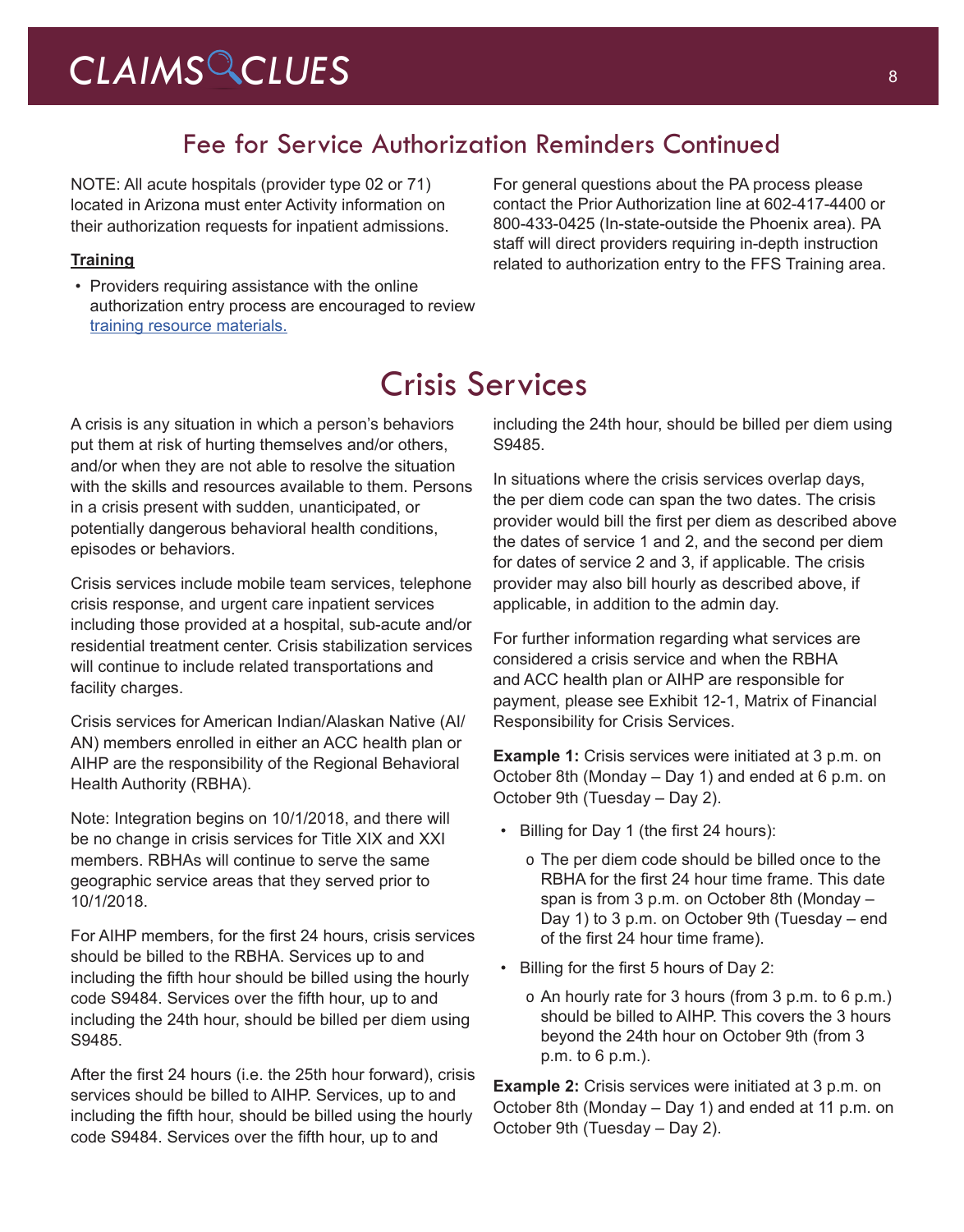### Crisis Services Continued

- Billing for Day 1 (the first 24 hours):
	- o The per diem code should be billed once to the RBHA for the first 24 hour time period. This date span is from 3 p.m. on October 8th (Monday – Day 1) to 3 p.m. on October 9th (Tuesday – end of the first 24 hour time frame).
- Billing for Day 2:
	- o "Day 2" started at 3 p.m. on October 9th. Since crisis services extended beyond the 5th hour of Day 2, the provider should bill the per diem to AIHP.

Example 3: Crisis services were initiated at 10 a.m. on October 8th (Monday – Day 1) and ended at 2 p.m. on October 12th (Friday, Day 5).

- Billing for Day 1 (the first 24 hours):
	- o The per diem code should be billed once to the RBHA for the first 24 hour time period. This date span is from 10 a.m. on October 8th (Monday – Day 1) to 10 a.m. on October 9th (Tuesday – end of the first 24 hour time frame).
- Billing for Day 2:
	- o Since the member received crisis services all day on Day 2, the provider should bill the per diem rate to AIHP. This date span is from 10 a.m. on October 9th (Tuesday, Day 2) to 10 a.m. on October 10th (Wednesday, end of Day 2).
- Billing for Day 3:
	- o The provider should bill the per diem rate to AIHP. This date span is from 10 a.m. on October 10th (Wednesday, Day 3) to 10 a.m. on October 11th (Thursday, end of Day 3).
- Billing for Day 4:
	- o The provider should bill the per diem rate to AIHP. This date span is from 10 a.m. on October 11th (Thursday, Day 4) to 10 a.m. on October 12th (Friday, end of Day 5).
- Billing for Day 5:
	- o Since the member received less than 5 hours of crisis services on Day 5, the provider should bill the hourly rate for 4 hours (10 a.m. to 2 p.m.) to AIHP. This covers the 4 hours beyond the 4th "day's" 24th hour.

Example 4: Crisis services were initiated at 10 p.m. on October 8th (Monday – Day 1) and ended at 2 a.m. on October 11th (Thursday, Day 3).

- Billing for Day 1:
	- o The per diem code should be billed once to the RBHA for the first 24 hour time period. This date span is from 10 p.m. on October 8th (Monday – Day 1) to 10 p.m. on October 9th (Tuesday – end of the first 24 hour time frame).
- Billing for Day 2:
	- o Since the member received crisis services all day on Day 2, the provider should bill the per diem rate to AIHP. This date span is from 10 p.m. on October 9th (Tuesday, Day 2) to 10 p.m. on October 10th (Wednesday, end of Day 2).
- Billing for Day 3:
	- o Since the member received less than 5 hours of crisis services on "Day 3" (the 3rd 24 hour time frame), the provider should bill the hourly rate for the 4 hours (10 p.m. on Wednesday, October 10th to 2 a.m. on Thursday, October 11th) to AIHP. This covers the 4 hours beyond the 2nd "day's" 24th hour.

For mobile services, H2011 should be used and the HT modifier added for the two-person multidisciplinary team.

For additional information on crisis services please visit the [Crisis Services FAQs on the AHCCCS](https://www.azahcccs.gov/AHCCCS/Downloads/ACC/View_Crisis_System_FAQs.pdf)  [website](https://www.azahcccs.gov/AHCCCS/Downloads/ACC/View_Crisis_System_FAQs.pdf).